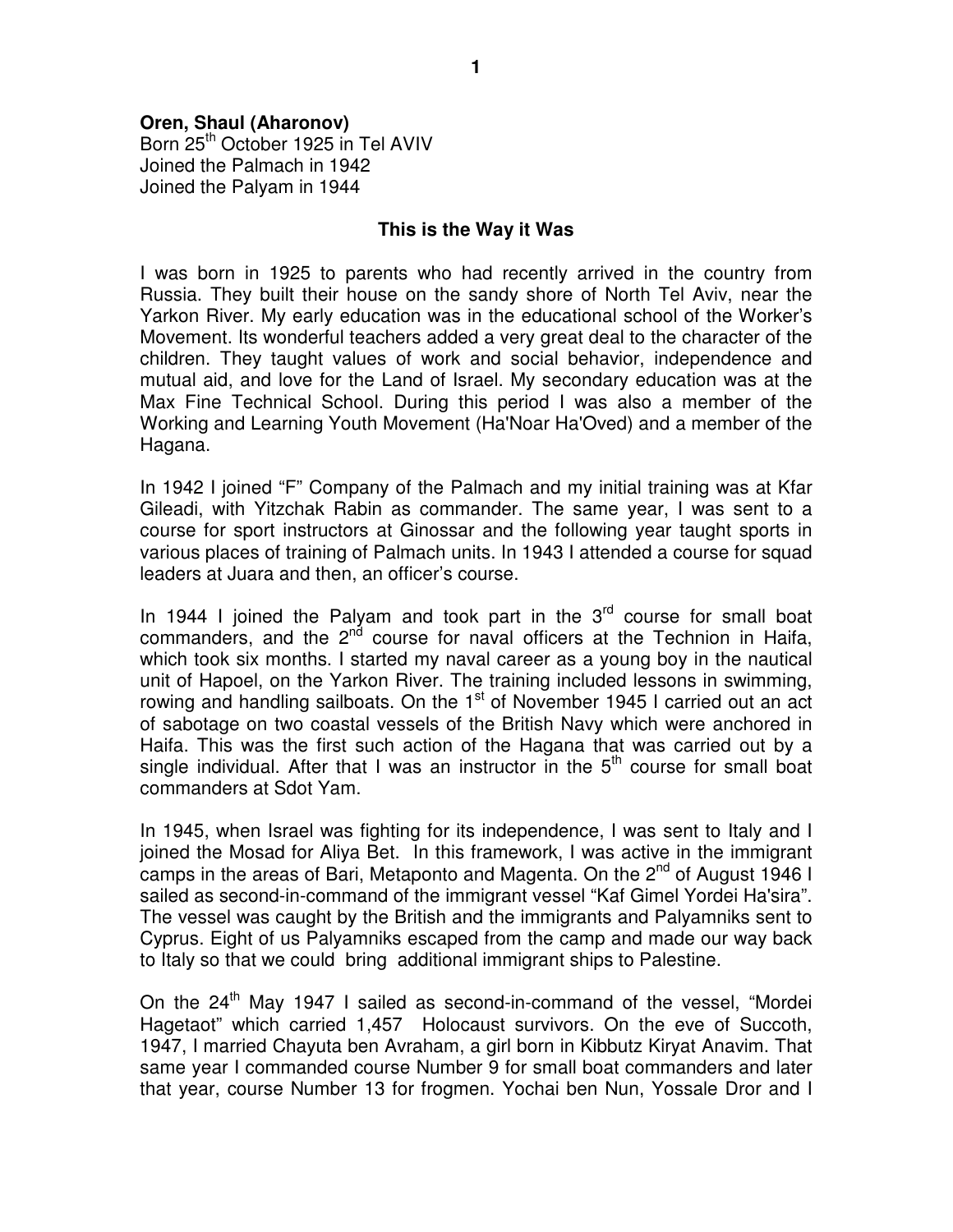organized the first naval sabotage unit of Squadron  $13<sup>th</sup>$ . I was the commander of the first course of the 13<sup>th</sup> Squadron which has remained the commando unit of the navy to this day. In 1948 I joined Tzahal and in an operation at 'Gaba, near Haifa, was injured in my hand. In 1949-1950 I continued to command commando and the frogmen units at Arab Caesarea.

At the end of the war I became a member of Kiryat Anavim although I continued to do reserve duty and took part in the Six Day War. In 1958 I was appointed second-in-command of the Har Tuv region with the rank of lieutenant colonel. As a member of Kiryat Anavim I worked in the dairy barn, the orchard, and the machine shop. I was also in charge of the building branch and manager of the kibbutz branches of work activity. All of our five children were born in the kibbutz.

In 1954, when there was a wave of new immigrants into the country, my wife and I and three of our small children moved to Charuvit, a transit camp for new immigrants in the Lachish area. In 1964 we left the kibbutz and moved to Jerusalem. I worked for 18 years on the Givat Ram campus of the Hebrew University in Jerusalem as a mechanical engineer, and was responsible for maintenance work of the air conditioning equipment.

In the years 1971-1973 I was sent by the Jewish Agency to Argentina as an emissary, where we facilitated the aliya of students to Israel, and retired in 1993. In 1996 we moved to the senior citizen facility at Neve Efal, where we tend our mini-garden in our mini-villa. We do quite a bit of traveling and are particularly proud of our widening family circle. Our children are all married, we have 13 grandchildren and are expecting our first great grandchild.

### **The operations that I carried out (in the years 1945 – 1947). (The sinking of two British coastal vessels in the port of Haifa)**

In November of 1945 Yochai ben Nun and I were ordered to sink two British coastal vessels in the port of Haifa. This was to be done in coordination with the blowing up of the railroad tracks. That meant that we had 48 hours to plan, and practice before the actual event.

On the night of the operation we left for Haifa in a small motor launch that belonged to Gordonia–Maapilim. We entered the harbor from the sea as very diligent searches were conducted at the gate entrance. We knew that the boats we were interested in were protected by metal nets that surrounded them. We circled the two boats carefully in order to observe how they were guarded and also to judge where they were exactly positioned.

We decided to use the fishing boat, "Aliza", which belonged to Sdot Yam as our base. The "Aliza" had been ordered to position itself at a certain point in the harbor without telling its crew why. We tied up to the "Aliza" and Yochai climbed aboard and explained to the crew what we were about to do. The crew was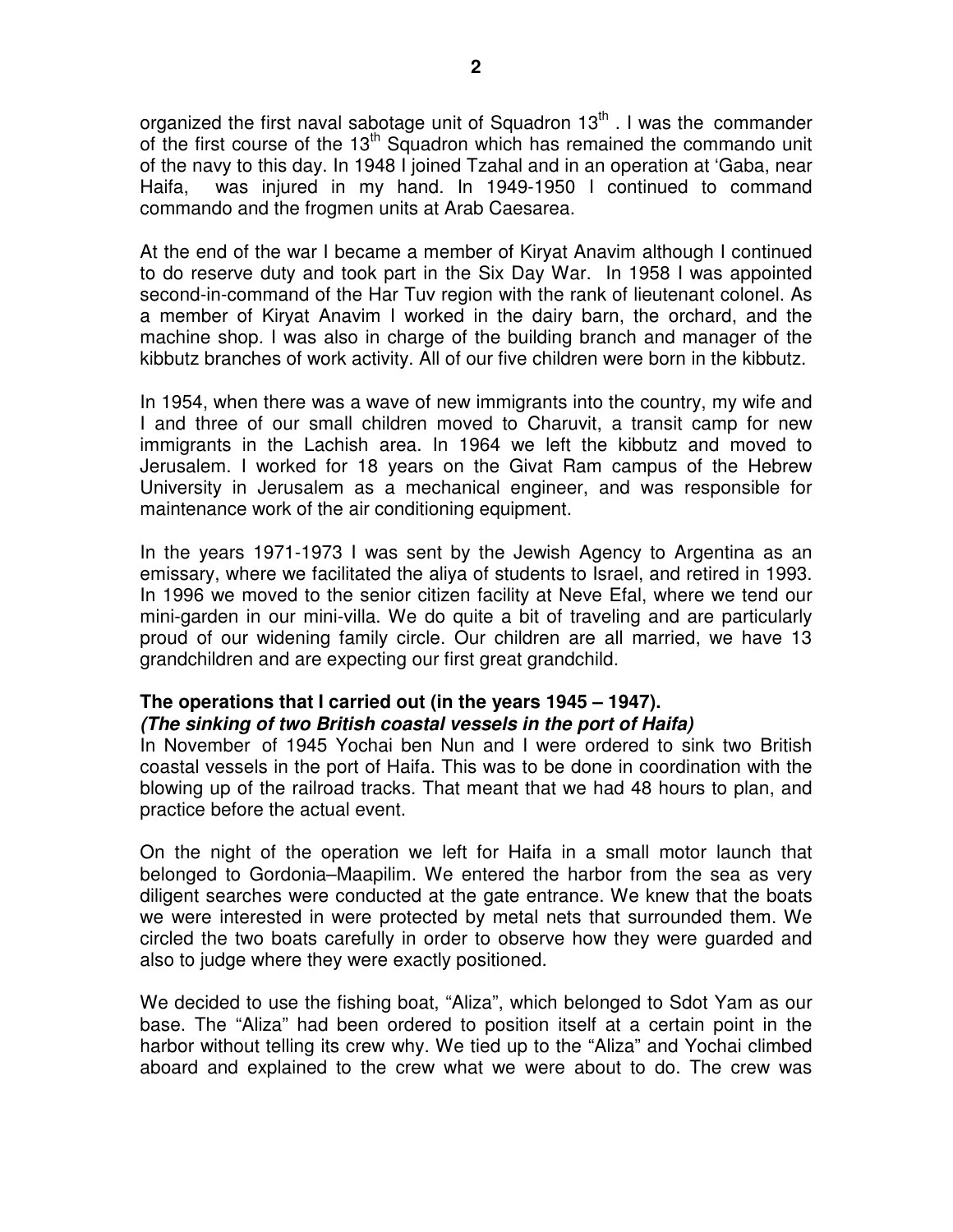pleasantly surprised. The explosives were put on board, and hidden and guarded while Yochai and I had a few hours' sleep.

At 21:00 hours we started preparing the explosives with primitive detonators which were the product of the Caesarea machine shop. Suddenly there was a loud wail of a siren. We had no time to return the explosives to their hiding place so we put them under the mattress that one of the fellows was lying on. He had a high fever and could not get out of bed. Every one else also got into their beds and snored away blissfully. Eight detectives of the British police came on board to search the vessel. They looked everywhere but luckily did not check the mattress of the sick sailor. They left the ship and we were relieved.

Five minutes before zero hour we heard automatic weapons firing from the area near the train station. Lights went on all over the harbor area, and activity all over the place. Yochai decided to delay zero hour until 3:00 a.m. The harbor area returned to peaceful quiet, and a soldier paced back and forth on guard to the sound of gramophone music. I was dressed in a swimsuit and covered with grease which was to protect me from the cold, but did't. I was also loaded with explosives which were in salami-like rubber containers. I got into a small rowboat, rowed to a string of barges and in the shadows entered the water and swam towards the police boats. The weight of the belt of explosives was pulling me down and I had to use all of my strength to stay afloat. I was shivering violently and my teeth chattered continuously.

I made for the bow of the boat while the guard was walking toward its rear, and placed the explosives against the side of the vessel.. I could hear the click as the magnet attached the explosive against the side. All this time I was paddling with my legs to stay afloat and to stay warm. It took about a half hour to make sure that all of the explosives were placed where required. When that was done I swam back to the "Aliza". Once on board I was given a towel, dry clothes, hot coffee and cognac. I soon got back into my tiny launch and was away from the harbor twenty minutes before the scheduled explosion.

We headed south toward Caesarea without lights and once there, found Yaakov Salomon, Dov Tsessis and Benny Marshak waiting to hear how we had carried out our assignment. The next morning's papers carried the news:"Two British coastal vessels were blown up by our forces. One was wrecked completely and the other will need serious repairs that will take many months." The port authorities were now aware that the Hagana had modern underwater equipment at its disposal and would have to improve defenses a great deal if ships were to be protected from marine sabotage.

## **"Kaf Gimel Yordei Ha'sira"**

 Before I left for Italy, I met Grisha, a member of Kfar Gileadi, and a very devoted, brave and wise person who was active in Aliya Bet. Grisha told me when I was to leave and how I was to get onto the ship on which I was to make passage (as a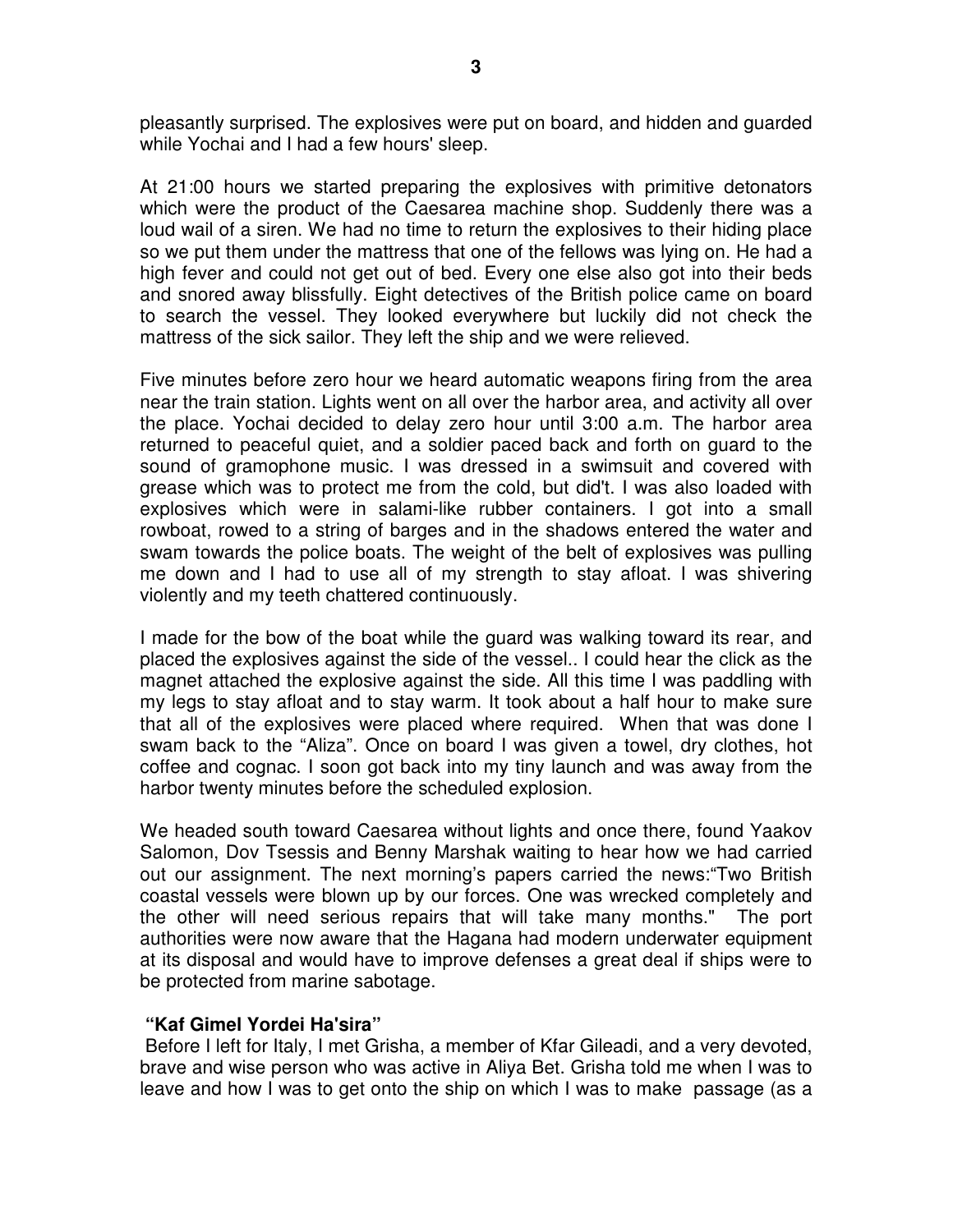stowaway). I had no passport and no identification of any kind. When I arrived at Bari I was given the assignment to find a good place along the coast where we would be able to transfer the immigrants from shore to ship. I thought of laying down a bridge of pipes from shore to ship and experimented with pipes and with a special connection between them. The main problem was to tie the pipes to the sand at the floor of the sea. This was a difficult job but we succeeded after some hard work. From where the pipes ended we took the immigrants by boat to the ship. When the immigrants were transferred successfully to the ship we received many compliments from Yehuda Arazi and Ada Sereni on the job done. The Italians knew what we had been doing but did not interfere.

On the 2<sup>nd</sup> of August 1946 we sailed for Palestine. The commander of the ship was Yisrael Rotem (Rosenblum) and I was second-in-command. The Gideoni was Yitzchak Hektin and the captain of the ship was an Italian, and a crew of 8 foreign sailors. We had 750 olim on board, most of them from various youth movements. According to the original plan, the olim on board the "Katriel Jaffe" were supposed to transfer over to our ship when we would be at sea. However, two days after we had left port, when we were about 75 miles from Cape Papos, our engine died. We called for help, asked for a tow, and tried to proceed onward with sails, but there was no wind. We stayed where we were for three days.

The number of sick people rose each day and on the third day there was an uprising on the ship. The olim tried to take over the bridge and Yisrael and I had no alternative but to use force to put down the revolt. This we did. At noon of the  $11<sup>th</sup>$  of August a British plane spotted us and that same evening a destroyer hove into sight. We received instructions to offer passive resistance to their boarding the ship. On the  $14<sup>th</sup>$  of August the British boarded and took the ship in tow to Haifa. On the  $16<sup>th</sup>$  of August the olim decided to go on a hunger strike. We lost radio contact with Palestine. On the  $17<sup>th</sup>$  of August the British started to tow us to the deportation ships and used force to achieve their end. Finally, on the 18<sup>th</sup> of August, we reached Cyprus and the olim were sent to Camp 55 together with us Palyamniks. Seven olim were injured in the fight against the British.

This is what Gabi Weisman, one of the olim, wrote on page 131 of his book, "The Weak ": "Shaul, one of the Palyamniks, tall and dark and of an athletic build, climbed all over the ship like a monkey, even in the roughest of seas, as if he were on the steps of his home. Everyone called him Tarzan and the girls could not keep their eyes off him, the man of their dreams."

#### **The camp at Cyprus, - and the escape:**

My first impression of the camp in Cyprus was a negative one and it was even worse for the immigrants. It had a barbed wire fence surrounding it, just as in the concentration camps in Europe. We organized the olim into groups and started training them in self-defense and in the use of weapons. A few months later we received word from Palestine that eight of us were to escape and return to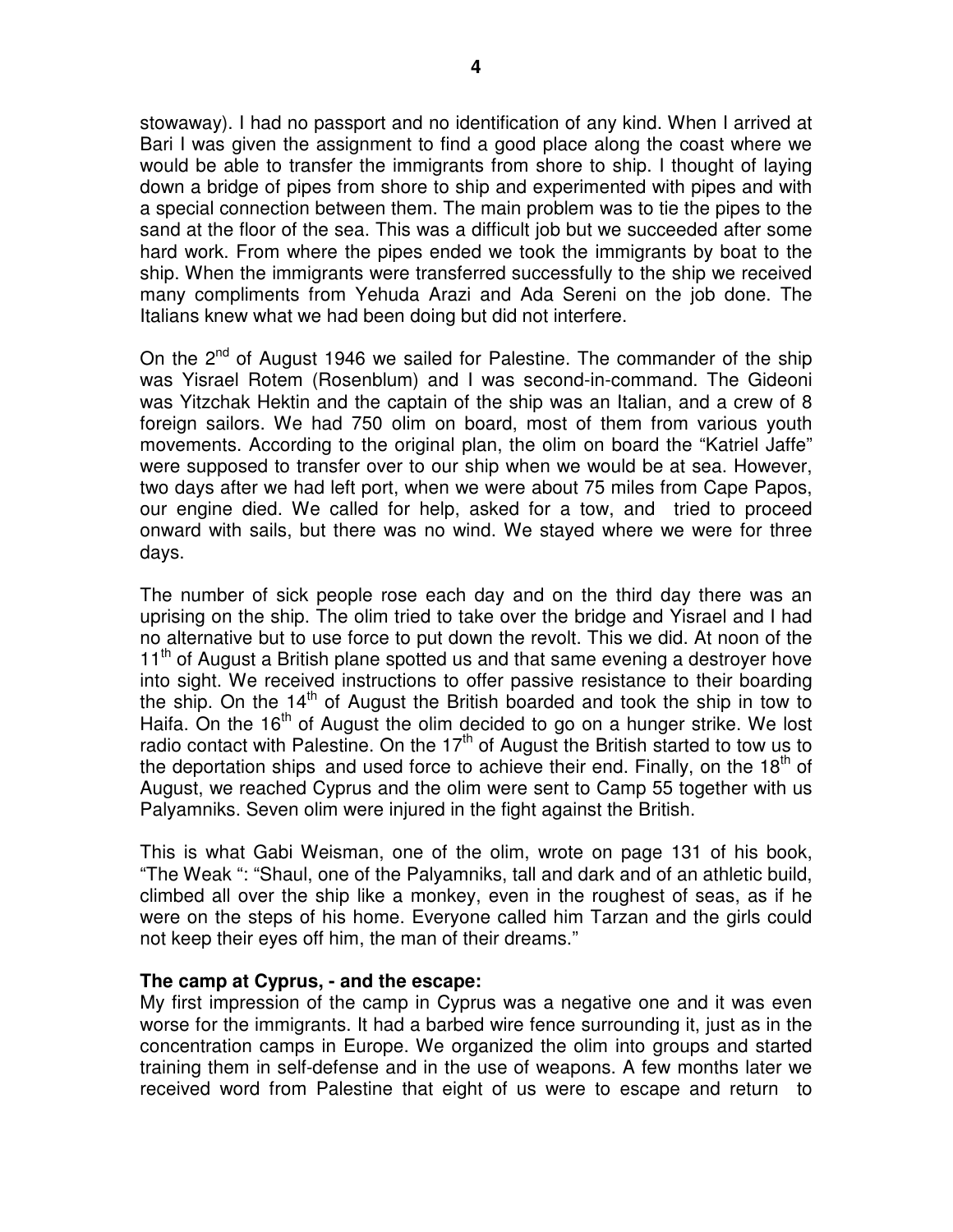Europe. We divided into pairs and each pair was to devise its own method of escape. I was to escape via the sea. We went with a group of women and children to the beach and appointed one of them to see that the British would get fouled up when doing the counting on return. I and my companion hid our clothes behind rocks and swam out into the water. We waited while the others returned to the camp, and when they had gone, came ashore and got our clothes. We then walked alongside the road where we were to meet a Cypriot riding on a motorbike. There was a mix-up in the date and he failed to appear. We stepped off the road and hid out for a whole day, without food or water. The next day when he did appear he took us to where six others had gathered. We boarded a ship which was to take us to Greece, but en route the captain decided that he wanted more money from us but we refused to give him any more. He demanded that we get off the ship on one of the nearby islands. We decided to take him prisoner and arrested his whole crew. We then continued towards Greece and when we were fairly close a canon shot was fired at us, but missed.

It seems that Communist smugglers were expected to arrive at that same spot on the coast and the Greek navy was ready for them. We were captured instead. We were taken bound in ropes through the streets of Athens to the prison. We spent several months in this place until a rich Greek Jew managed to bribe a guard and we were able to make our escape. We boarded another ship that was headed for southern Italy.

#### **The camp at Metaponto:**

Yehuda Arazi appointed me commander of the immigrant camp. We were supposed to load immigrants onto a ship that had appeared for the rendezvous when the area, where we were waiting, was surrounded by Italian carabinieri. Our radio contact with the ship was cut. I was told by Yehuda to swim out to the ship and tell her to get away. The sea was rough and I had a very hard time making headway. The men on the ship saw me struggling in the water and sent a motor boat to pick me up. The next day when the sea had calmed down we again rendezvoused with the ship and loaded the olim. One of the women fell overboard with her pack on her back and I had to convince her to let go of the pack because I could not keep her above water with the weight of the pack on her back.

## **"Mordei Hagetaot" :**

On the 13<sup>th</sup> of May 1947 the "Rebels of the Ghetto" sailed from Bari to Palestine. The commander of the ship was Eliezer Armon (Versh) and I was his second-incommand. The Gideoni was Shalom Burstein. The captain of the ship was Turkish and he had a crew of eight sailors. We were carrying 1,457 immigrants. They had all been loaded onto the ship by 8 rubber boats in three hours, without a hitch. On the 15<sup>th</sup> of May we were caught in a storm and hid behind the island of Capalonia for 34 hours until the storm blew over. On the  $18<sup>th</sup>$  of May we were supposed to meet the "Yehuda HaLevi" and take on its 450 passengers. This